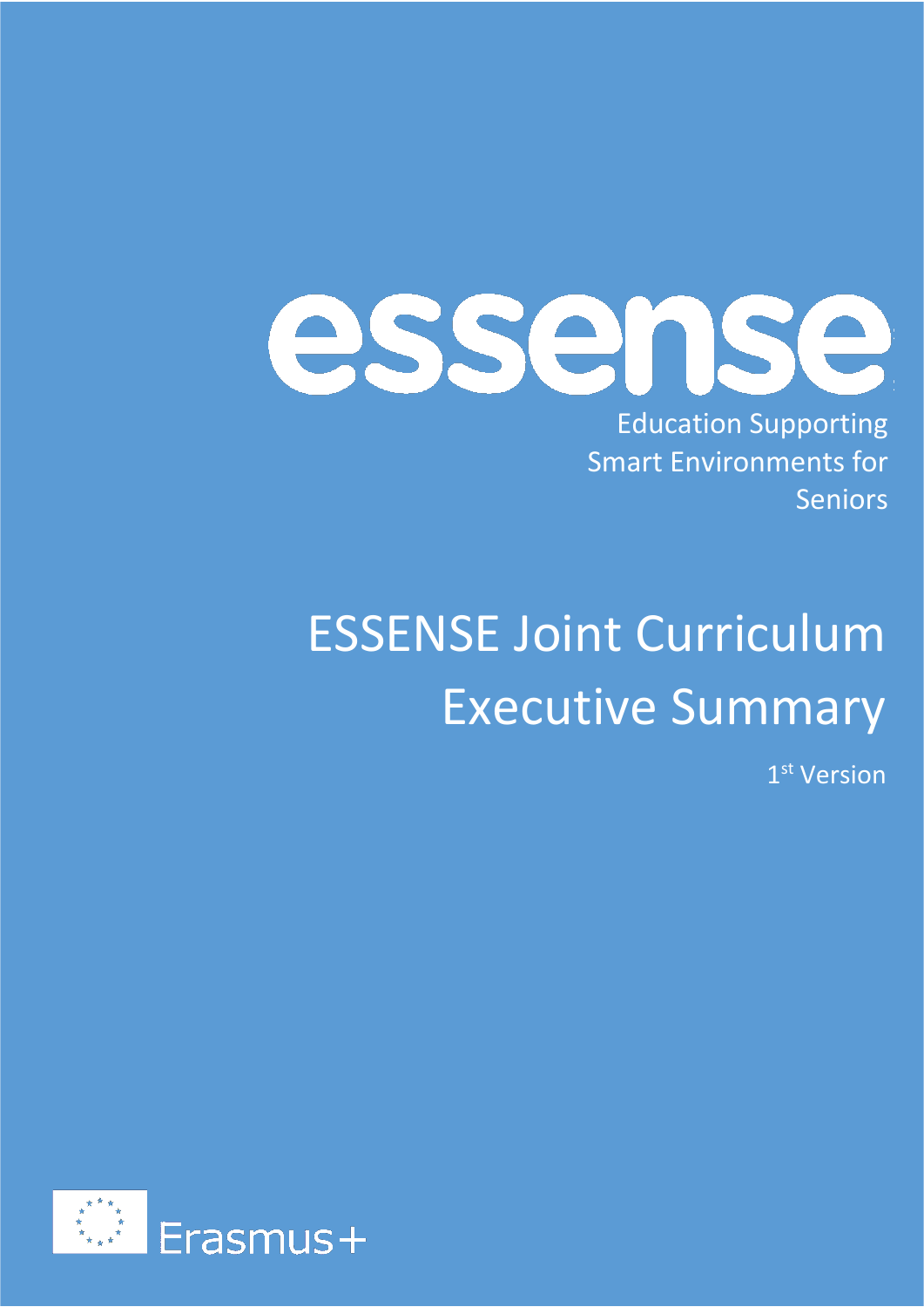|                          | Higher Education Programme on Building Information Modelling                  |  |  |
|--------------------------|-------------------------------------------------------------------------------|--|--|
| <b>Project Title</b>     | towards the development of Smart environments for Seniors                     |  |  |
| <b>Acronym</b>           | <b>ESSENSE - Education Supporting Smart Environments for Seniors.</b>         |  |  |
| <b>Project Reference</b> | 2018-1-DE01-KA203-004292                                                      |  |  |
| <b>Start date</b>        | 01-09-2018                                                                    |  |  |
| <b>End date</b>          | 31-08-2021                                                                    |  |  |
| <b>Partners</b>          | Karlsruher Institut fuer Technologie (DE), Coordinator.                       |  |  |
|                          | buildingSMART e.V. (DE)<br>$\sim$                                             |  |  |
|                          | <b>Fundación Ageing Social Lab (ES)</b><br>$\sim$                             |  |  |
|                          | Ss. Cyril And Methodius University in Skopje (MK)<br>$\overline{\phantom{a}}$ |  |  |
|                          | Asociación Empresarial de Investigación Centro Tecnológico del<br>÷           |  |  |
|                          | Mueble y la Madera de la Región de Murcia (ES)                                |  |  |
|                          | ALFATRAINING Bildungszentrum GMBH (DE)<br>÷.                                  |  |  |
|                          | Univerza na Primorskem Universita del Litorale (SI)                           |  |  |
|                          |                                                                               |  |  |
| <b>Document</b>          | <b>ESSENSE Joint Curriculum Executive Summary</b>                             |  |  |
| <b>Version</b>           | 1 <sup>st</sup>                                                               |  |  |
| <b>Author</b>            | <b>CETEM</b>                                                                  |  |  |

### Document Track Changes

|                 | <b>Version</b> Date Changes |                                                             |
|-----------------|-----------------------------|-------------------------------------------------------------|
| 1 <sup>st</sup> |                             | <b>Example 10 Nov 2019</b> Initial Version of the Document. |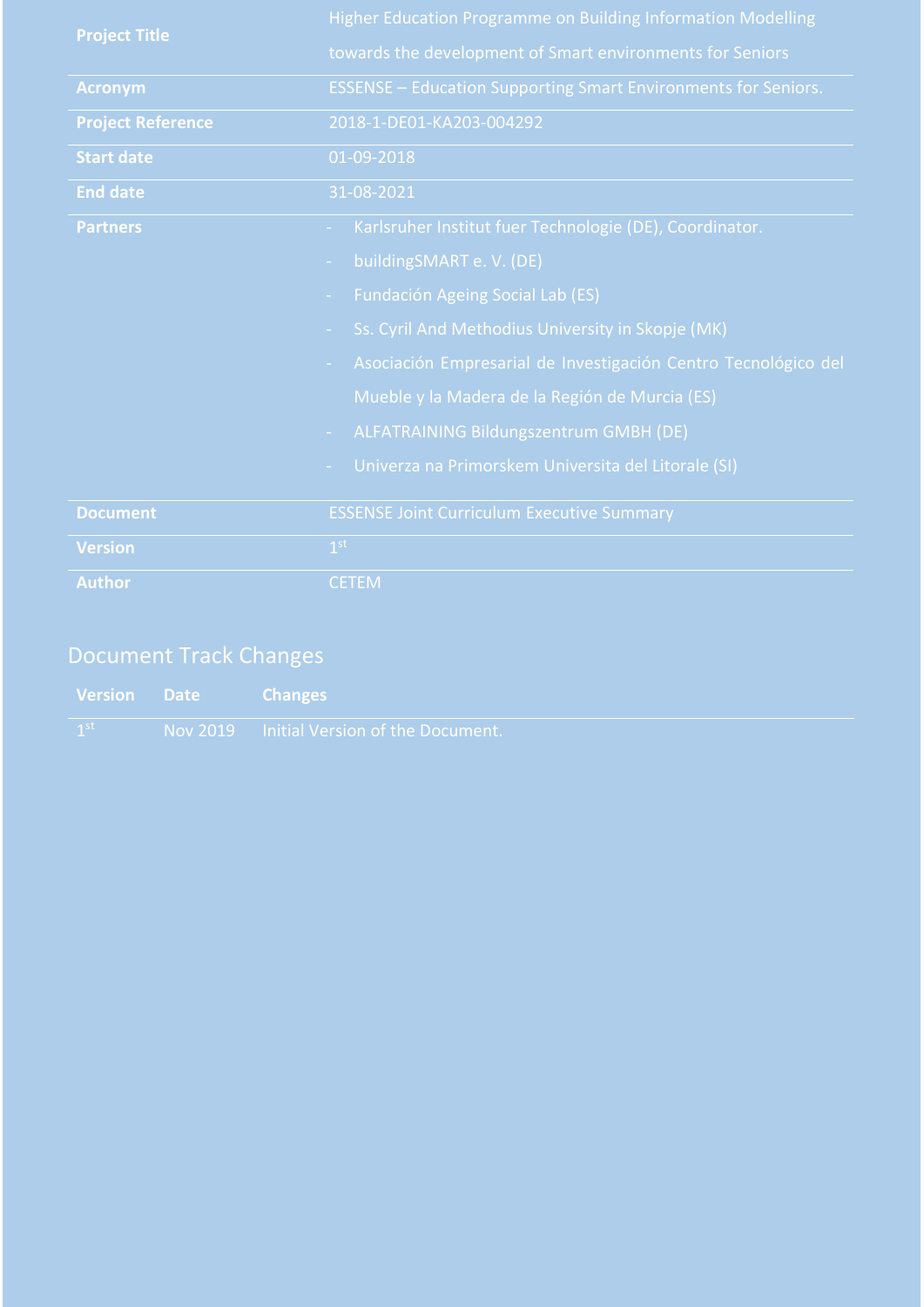

Co-funded by the Erasmus+ Programme of the European Union essense Education **Supporting Smart ENvironments for** 

The **main objective of ESSENSE**, co-funded by the Erasmus+ Programme of the European Union, is to develop and implement a Higher Education programme on Building Information Modelling to design and management of people with disabilities and seniors' environments according to their needs. The programme will comprise a joint curriculum, didactic materials and a collaborative platform in line with the needs of the different **target users** identified:

Learners and workers from the AEC (Architecture, Engineering and Construction) and habitat sector interested in Building Information Modelling and Ambient Assisted Living. ESSENSE will add the necessary aspects to create new building concepts and solutions adapted to older adults and people with disabilities, which is becoming a real need in the sector.

ESSENSE will reinforce the Higher Education landscape related to people with disabilities and seniors' needs in their homes with a Building Information Modelling training course relating **Smart Housing** and **Ambient Assisted Living** principles and concepts.

In this brief document you could see an **overview of the planned training course** that will be developed in the framework of ESSENSE project.

You can find more information in the **[project website](http://essense.finki.ukim.mk/)**.











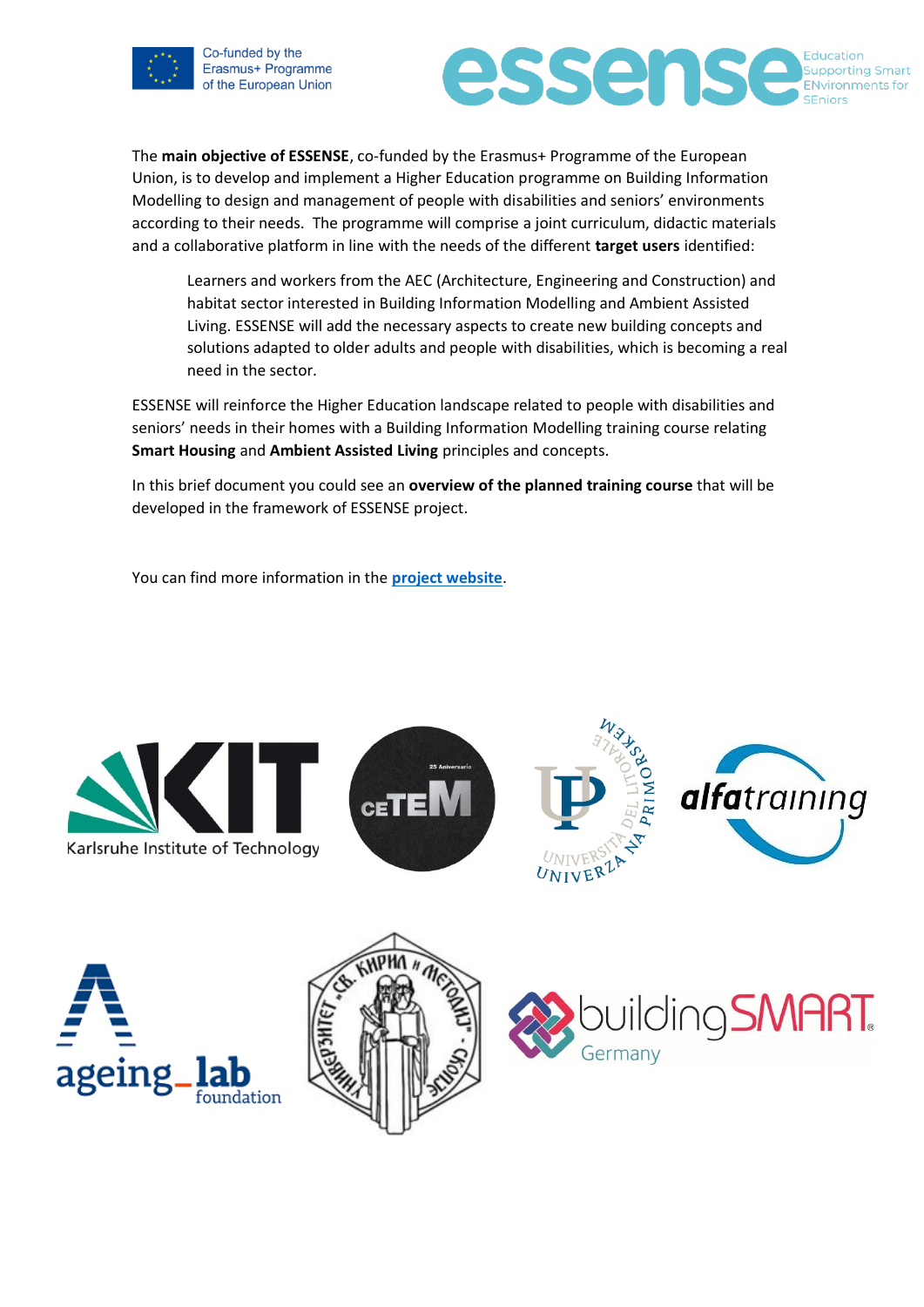



| <b>BASICS CONCEPTS ON</b><br><b>BIM</b>                                                                                                                                                                                      | • 1.1 Introduction to BIM.<br>• 1.2 Paradigm shift in AEC sector<br>• 1.3 What are the main goals of BIM?<br>• 1.4 What are the main possible benefits by using BIM<br>methods in the building and construction sector?<br>• 1.5 Obstacles to the introduction of BIM methods<br>into the AEC sector<br>• 1.6 Brief description of main software used by BIM<br>methods<br>• 1.7 Application of BIM Methods in the AEC Sector |  |
|------------------------------------------------------------------------------------------------------------------------------------------------------------------------------------------------------------------------------|-------------------------------------------------------------------------------------------------------------------------------------------------------------------------------------------------------------------------------------------------------------------------------------------------------------------------------------------------------------------------------------------------------------------------------|--|
| <b>NEEDS OF THE</b><br><b>SENIORS CITIZENS AND</b><br><b>THEIR CARETAKERS</b>                                                                                                                                                | • 2.1 Characteristics and needs of older adults<br>. 2.2 Supporting the needs of older adults in the Built<br>environment<br>• 2.3 Working with older adults and their caregivers<br>• 2.4 Human centric design strategies                                                                                                                                                                                                    |  |
| <b>SMART HOUSING AND</b><br><b>AAL PRINCIPLES</b>                                                                                                                                                                            | • 3.1 Ambient Assisted Living principles<br>.3.2 Sensing and actuation<br>• 3.3 Signal processing basics<br>• 3.4 How do components communicate?<br>• 3.5 Industry examples and state of the art                                                                                                                                                                                                                              |  |
| <b>INTERACTIONS OF</b><br><b>SMART HOUSING,</b><br><b>BIM AND AAL</b><br><b>PRINCIPLES</b>                                                                                                                                   | • 4.1 Integration of other disciplines into BIM planning<br>methods<br>• 4.2 Consisten documentation of building as a base for<br><b>Facility Management</b><br>.4.3 Smart House and AAL aspects in planning<br>.4.4 Smart House and AAL aspects during operation<br>•4.5 Technical issues                                                                                                                                    |  |
| 5<br><b>PROJECT</b><br><b>MANAGEMENT,</b><br><b>INNOVATION</b><br><b>MANAGEMENT AND</b><br><b>COLLECTIVE SKILLS</b><br><b>FOR AN OPTIMUM</b><br><b>IMPLEMENTATION OF</b><br><b>BIM PRINCIPLES AND</b><br><b>AAL CONCEPTS</b> | • 5.1. BIM Project Management<br>• 5.2 Innovation and Digital World<br>• 5.3 BIM Implementation Plan<br>• 5.4 Return on Investment (ROI) with BIM<br>• 5.5 BIM Framework Components to enable an<br>accurate and consistent performance<br>.5.6 Ambient Assisted Living Concepts                                                                                                                                              |  |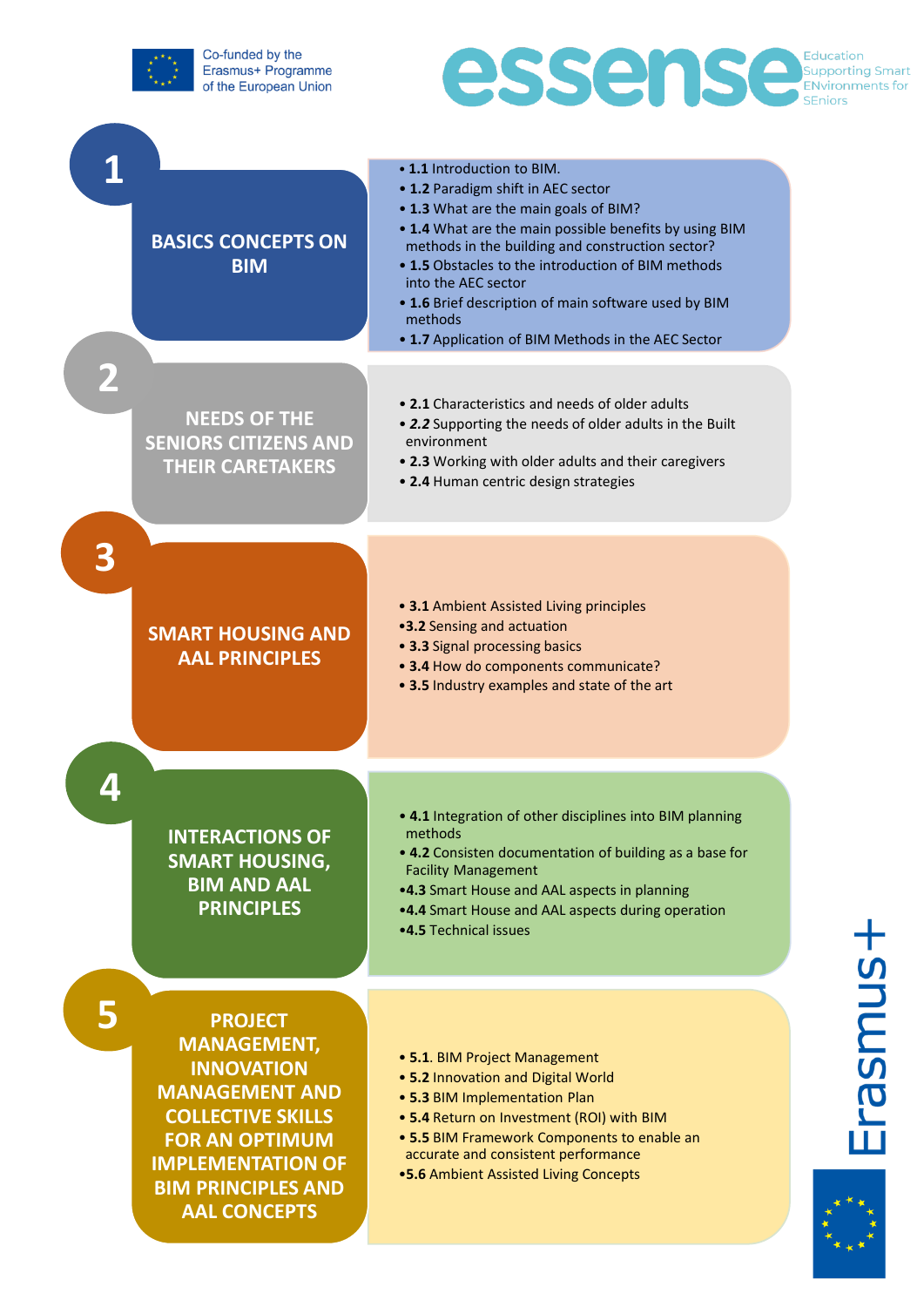



#### **UNIT 1. BASIC CONCEPTS ON BIM.**

| 1.1 Introduction to BIM                                      | <b>Objective of the Unit and General</b><br><b>Concepts</b>               |
|--------------------------------------------------------------|---------------------------------------------------------------------------|
| What is BIM?                                                 | The course unit prepares the participants                                 |
| Summary of the history of BIM                                | for active and meaningful participation in a                              |
| Object oriented modeling in other industries                 | BIM-based procedure. The central aspect                                   |
| 1.2 Paradigm shift in the AEC Sector - from 2D               | of these fundamentals is the                                              |
| to 3D Modelling                                              | communication of an open and regulated                                    |
| 1.3 What are the main goals of BIM?                          | working method. It is characterised by an                                 |
| Differences to classical CAD based Methods                   | early networking processes between them.                                  |
| Integrated building model for digital                        | For this purpose, the fundamental aspects                                 |
| representation of all relevant aspects over full             | of the methods are theoretically presented                                |
| lifecycle                                                    | and practiced.                                                            |
| Component oriented approach: Specification of                |                                                                           |
| building describing objects, linked by topology              | This unit is divided into 7 lessons. The first                            |
| and described by different properties of aspect              | section gives a theoretically Introduction                                |
| related attributes                                           | about the BIM method with classical tools.                                |
| Intelligent objects with business logic for                  | What is behind the term BIM?                                              |
| specification modeling methods                               | The following section gives an insight into                               |
| Possible benefits of BIM methods 1/2                         | the paradigm shift in the AEC sector - How                                |
| 1.4 What are the main possible benefits by                   | does the twist from 2D drawing to 3D                                      |
| using BIM methods in the Building and                        | modelling work?                                                           |
| <b>Construction Sector?</b>                                  | The next section brings the students closer                               |
| Continuous allocation of constant models for all             | to the main goals of BIM. What are the                                    |
| involved partners                                            | differences to the classical CAD method?                                  |
| Digitally available data for connecting all                  | In section 4 the main advantages are                                      |
| applications over the building's lifecycle                   | shown in relation to the building and                                     |
| Basis for early validation of building in                    | constructions sector. How do these fields<br>benefit from the BIM method? |
| ecological, economic, and design aspects (i.e.,              | Section five is about the obstacles in the                                |
| Life Cycle Costing)                                          | introduction of BIM methods in the AEC                                    |
| Improved decision-making process through                     | sector. What problems arise and how to                                    |
| reliable organised data.                                     | avoid them.                                                               |
| Higher quality reached through early matching                | Section six gives the students a short                                    |
| and control of construction challenges                       | description of the most important                                         |
| Reduction of changes required during                         | software used by BIM. Both, free and                                      |
| construction through reliable mass models                    | commercial software are studied.                                          |
| 1.5 Obstacles to the introduction of BIM                     | The course unit ends with the                                             |
| methods into the AEC Sector                                  | International comparison and differences                                  |
| <b>Technical issues</b>                                      | of application of the BIM-method in the                                   |
| <b>Culture issues</b>                                        | AEC sector.                                                               |
| Legal issues                                                 |                                                                           |
| <b>Educational issues</b>                                    |                                                                           |
| 1.6 Brief description of main software used by<br><b>BIM</b> |                                                                           |
| <b>Commercial software</b>                                   |                                                                           |
| <b>OPEN BIM / Industry Foundation Classes</b>                |                                                                           |
| 1.7 Application of BIM Methods in the AEC                    |                                                                           |
| <b>Sector</b>                                                |                                                                           |
| International comparison and differences                     |                                                                           |



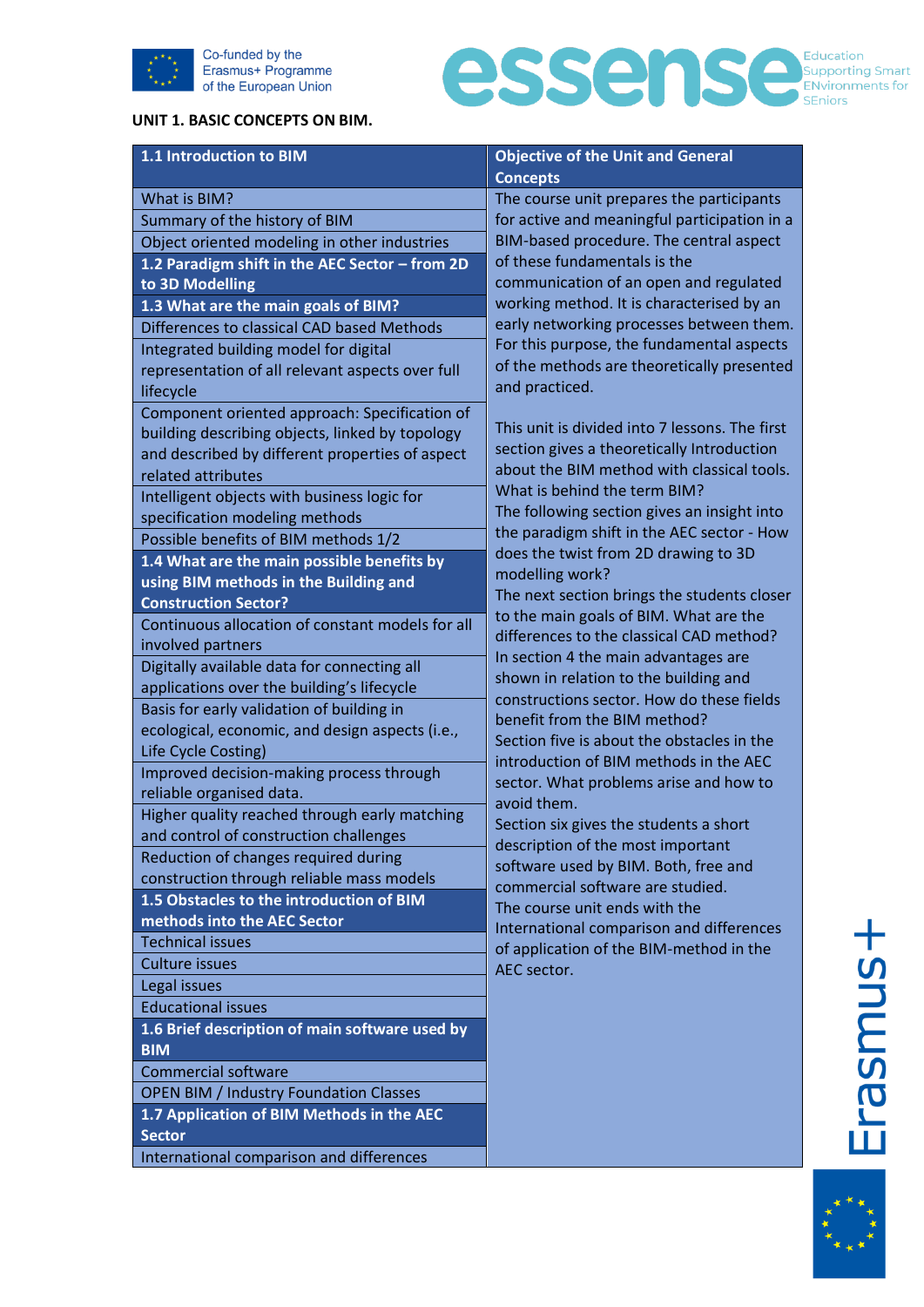



#### **UNIT 2. NEEDS OF OLDER ADULTS AND THEIR CARETAKERS.**

| 2.1 Characteristics and needs of older adults       | <b>Objective of the Unit and General</b><br><b>Concepts</b>                            |
|-----------------------------------------------------|----------------------------------------------------------------------------------------|
| <b>Physical characteristics and needs</b>           | The objective of the unit is to prepare                                                |
| Physical impairment                                 | building designers, construction workers,                                              |
| Common accessibility needs                          | and related professionals with knowledge,                                              |
| Safety and health needs                             | skills and competences required to make                                                |
| Physical activity requirements                      | design decisions that support healthy                                                  |
| <b>Psychosocial characteristics needs</b>           | active ageing, and to implement those                                                  |
| Cognitive impairment                                | solutions in new buildings and                                                         |
| Personality and emotional changes                   | refurbishments.                                                                        |
| Social relationships                                |                                                                                        |
| 2.2 Supporting the needs of older adults in the     | The course begins with an introduction to                                              |
| built environment                                   | the psychological and physical needs of                                                |
| Accessibility in the built environment              | older adults, which are presented on their<br>own and in contrast to what the students |
| Solutions to accessibility issues                   | may be familiar with. The state of the art                                             |
| Supporting the health of older adults               | in available solutions will be presented in                                            |
| Addressing physical impairment                      | contrast with the state of implemented                                                 |
| Addressing cognitive impairment                     | solutions in various countries based on                                                |
| Supporting psychological well-being                 | reports and studies from the field.                                                    |
| General Building-for-Health solutions               | After gaining some knowledge of the                                                    |
| <b>Solutions for Caregivers</b>                     | challenges and some potential solutions,                                               |
| Link caregiver needs to solutions for older adults  | learners will be presented with methods                                                |
| 2.3 Working with older adults and their             | to develop solutions to these challenges in                                            |
| caregivers                                          | partnership with users, and they will learn                                            |
| Common challenges in working with older adults      | how user needs can be expressed                                                        |
| Digital skills of older adults and their caregivers | throughout the design process.                                                         |
| Technology adoption issues and how to               |                                                                                        |
| overcome them                                       |                                                                                        |
| 2.4 Human centric design strategies                 |                                                                                        |
| Centering the user in design                        |                                                                                        |
| Eliciting needs (emotional, physical, social)       |                                                                                        |
| Validating solutions with users and caregivers      |                                                                                        |

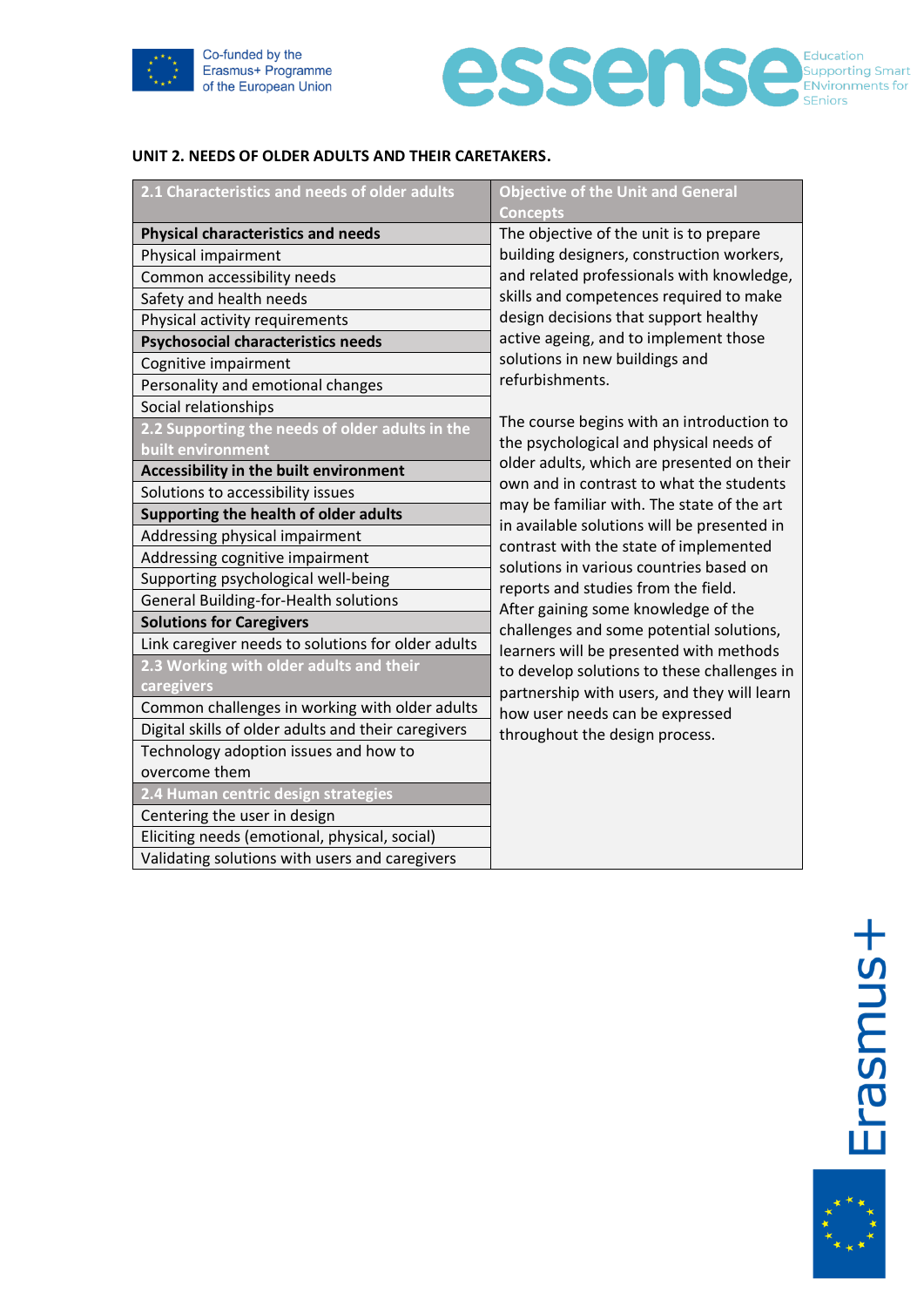



#### **UNIT 3. SMART HOUSING AND AAL PRINCIPLES.**

| <b>3.1 AAL Principles</b>                  | <b>Objective of the Unit and General</b>                                    |
|--------------------------------------------|-----------------------------------------------------------------------------|
|                                            | <b>Concepts</b>                                                             |
| Introduction to AAL, AmL and Smart Houses  | The objective of the unit is to introduce                                   |
| What is considered Smart or Intelligent?   | the concept of AAL to the students. The                                     |
| <b>History of AAL and Smart Housing</b>    | students will be introduced to the                                          |
| <b>Current challenges</b>                  | advanced concepts of sensor data                                            |
| <b>3.2 Sensing and Actuation</b>           | acquisition and processing from both                                        |
| How do Smart Houses see?                   | hardware and software point of view.                                        |
| How do Smart Houses know?                  | Students will learn thoroughly the                                          |
| How do Smart Houses react?                 | concepts of sensing and smart                                               |
| <b>3.3 Signal Processing Basics</b>        | environments and be able to apply these                                     |
| What are signals?                          | concepts in the design and building                                         |
| How do we process signals?                 | phases. Students will learn how to                                          |
| How do systems learn from signals?         | overcome the challenges in the design<br>and implementation of a successful |
| 3.4 How do components communicate?         | ambient assisted living system.                                             |
| <b>Communication mediums</b>               |                                                                             |
| <b>Commnication layers</b>                 | The unit is divided in 5 sections.                                          |
| Communication devices and protocols        | The first section introduces the basic                                      |
| <b>Security and Privacy considerations</b> | principles, definitions and challenges.                                     |
| 3.5 Industry examples and State of the Art | The second section describes the sensors                                    |
| Case-studies                               | as concept, as hardware and as                                              |
| State of the Art                           | combination of hardware and software. It                                    |
|                                            | also describes how information is                                           |
|                                            | transferred and introduction to security                                    |
|                                            | and what needs to be considered for a                                       |
|                                            | system to be secure and to consider the                                     |
|                                            | privacy of the users.                                                       |
|                                            | The final fifth section gives overview of                                   |
|                                            | the most successful case-studies and                                        |
|                                            | what is the current state of the art.                                       |

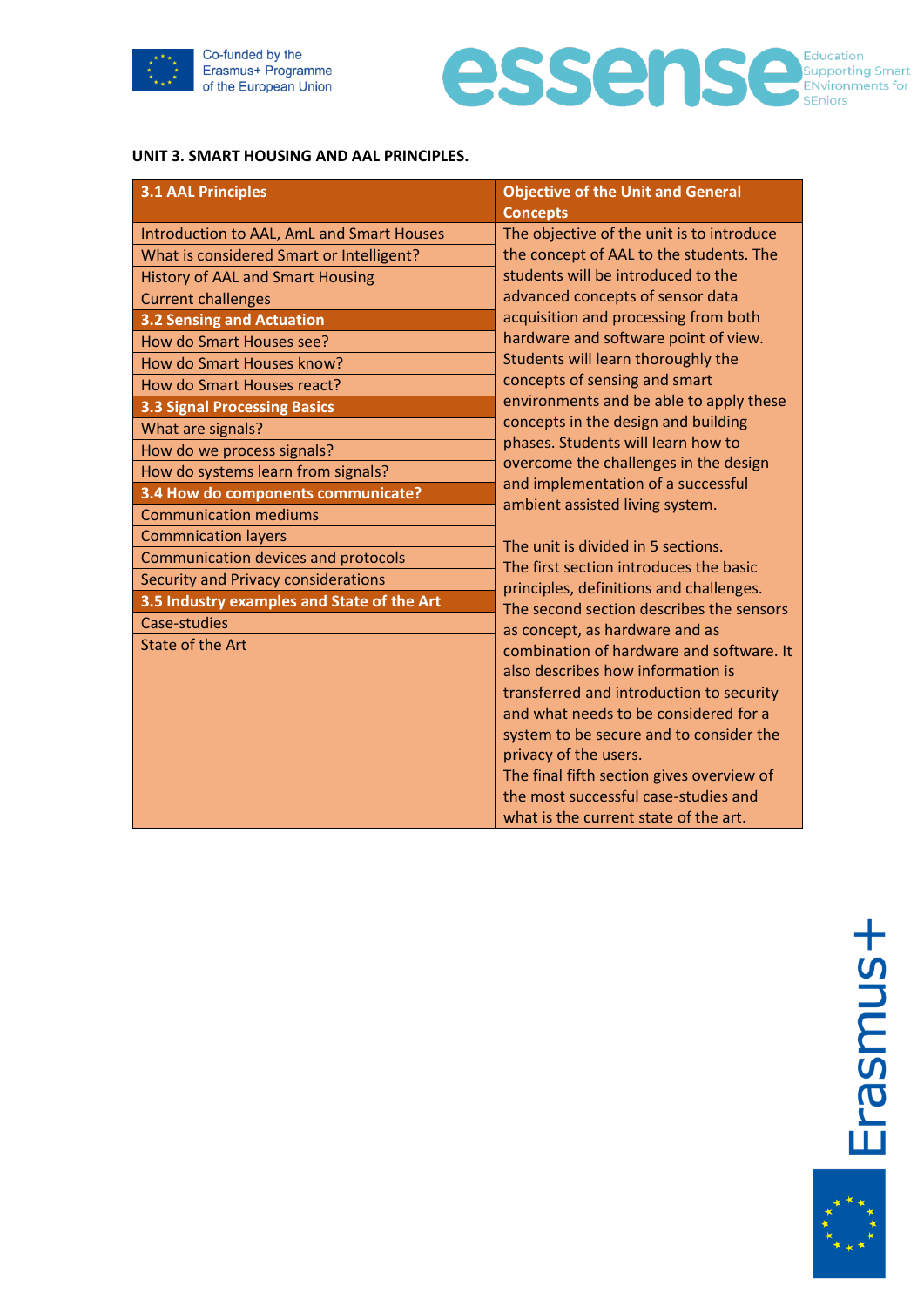

Co-funded by the Erasmus+ Programme of the European Union

# **essential Service** Environments for

#### **UNIT 4. INTERACTIONS BETWEEN BIM, SMART HOUSING AND AAL.**

| 4.1 Integration of other disciplines into BIM     | <b>Objective of the Unit and General</b>                                  |
|---------------------------------------------------|---------------------------------------------------------------------------|
| planning methods                                  | <b>Concepts</b>                                                           |
| Possible benefits of BIM methods                  | The course unit prepares the participants                                 |
| Principal advantages of a complete and central    | to combine the specific requirements of                                   |
| data model in planning                            | Ambient Assisted Living with the                                          |
| 4.2 Consistent documentation of buildings as a    | requirements of the BIM method.                                           |
| base for Facility Management                      | Participants will use their AAL knowledge                                 |
| 4.3 Smart Houses and AAL aspects in planning      | to develop meaningful and workable                                        |
| Integration of hardware and software concepts     | design proposals for the living                                           |
| into buildings during an early planning stage     | environments of older people. The unit                                    |
| Planning considerations for sensors and actuators | provides student with transversal                                         |
| Planning for network communication                | knowledge in fields of BIM, Smart                                         |
| Security considerations                           | Housing and AAL.                                                          |
| 4.4 Smart House and AAL aspects during            |                                                                           |
| operation                                         | The course unit begins with the possible                                  |
| Using Facility Management to support AAL hard     | benefits of the integration of other                                      |
| and soft aspects during operations                | disciplines into the BIM planning method.                                 |
| Management of sensor devices (sensing quality     | This includes the possible advantages of                                  |
| consideration)                                    | the BIM method.                                                           |
| Management of sensor devices                      | The second section deals with the                                         |
| Management, access control, and security          | Consistent documentation of buildings as                                  |
| considerations during operation                   | a base for Facility Management.<br>The next section is about Smart Houses |
| <b>4.5 Technical issues</b>                       | and AAL aspects in planning. This section                                 |
| Integration of AAL aspects into Industry          | describes the Integration of hardware                                     |
| <b>Foundation Classes</b>                         | and software concepts into buildings                                      |
| Integration of Sensor Data into IFC               | during an early planning stage.                                           |
|                                                   | Section 4 will introduce Smart House and                                  |
|                                                   | AAL aspects during operation. The final                                   |
|                                                   | section shows the students the technical                                  |
|                                                   | issues in combination with the IFC                                        |
|                                                   | format.                                                                   |
|                                                   |                                                                           |

Erasmus+